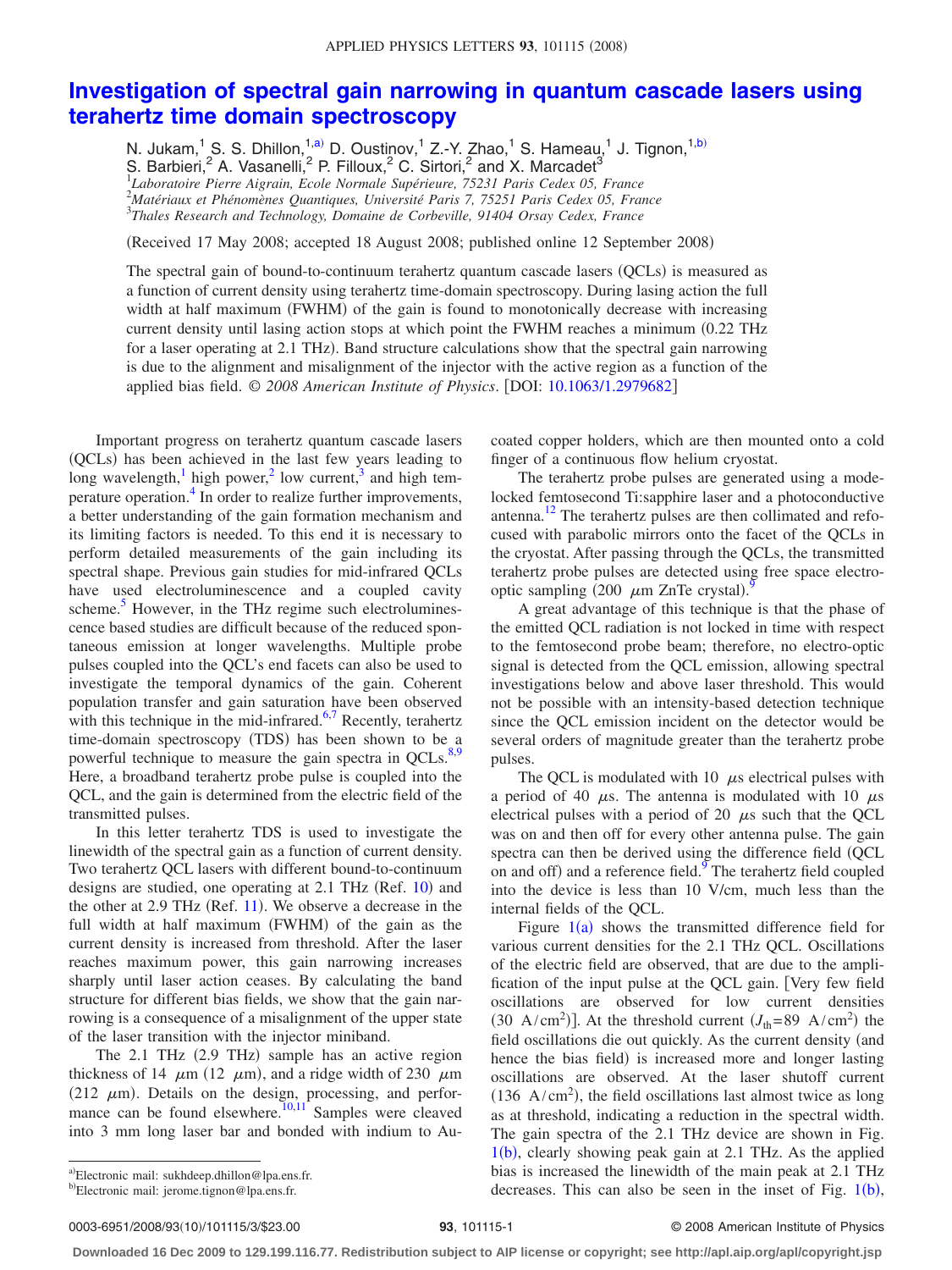<span id="page-1-0"></span>

FIG. 1. (Color online) (a) Difference electric fields (*E*<sub>QCL ON</sub>−*E*<sub>QCL OFF</sub>) of the 2.1 THz QCL for various current densities. 89 A/cm<sup>2</sup> and 136 A/cm<sup>2</sup> correspond to the laser threshold and the laser shut-off point. (b) Measured spectral gain of the 2.1 THz QCL for various current densities. The insert shows the Fourier transform of the difference fields of (a).

which shows the Fourier transform of the difference field. Besides the main peak at 2.1 THz, a shoulder near 1.6–1.7 THz is present, which appears to be an artifact of a small dip in the reference pulse near 1.6 THz. A broad absorption feature for frequencies greater then 2.5 THz is also present.

Figure  $2(a)$  $2(a)$  shows the *V-I* and *L-I* curves of the 2.1 THz laser. Figure  $2(b)$  $2(b)$  shows the gain at the laser frequency and the FWHM of the gain as a function of current density. Below threshold the gain of the laser increases sharply after 60 A/cm<sup>2</sup> as the structure begins to align. The measured gain clamps near threshold  $(93 \text{ A/cm}^2)$  at 11 cm<sup>-1</sup> due to laser action. The gain remains constant until approximately 136 A/cm<sup>2</sup> (where laser action ceases), after which it decreases rapidly. A point to note is that the voltage does not clamp in these devices, even when taking into account the contact resistance, as the population of the excited laser state is not fixed. $13$ 

<span id="page-1-1"></span>Regarding the FWHM, as the band structure aligns after 60  $A/cm<sup>2</sup>$  the linewidth of the spectral gain decreases as the gain rapidly increases. Near laser threshold there appears to be a discontinuity in the derivative of FWHM with respect to



FIG. 2. (Color online) (a) V-*I* and *L*-*I* curves of the 2.1 THz laser at 4.2K. (b) Spectral gain at the laser frequency and FWHM of the gain as a function of the current density at 4.2 K. The vertical dashed lines correspond to, from left to right, laser threshold, peak power output, and laser shutoff.

<span id="page-1-2"></span>

FIG. 3. (Color online) (a) The *V-I* and *L-I* curves of the 2.9 THz laser at 10K. (b) Spectral gain at the laser frequency and FWHM of the gain as a function of the current density at 10 K. The vertical dashed lines correspond to, from left to right, laser threshold, peak power output, and laser shutoff.

current density (dFWHM/dJ) as gain clamping begins. Beyond this point the FWHM decreases at a much slower rate until the laser power saturates at  $114 \text{ A/cm}^2$ . As soon as the power begins to decrease, a much sharper decrease in the FWHM is observed until it reaches a minimium of 0.22 THz at the shutoff current density of the QCL  $(136 \text{ A/cm}^2)$ .

Figure [3](#page-1-2) shows *V*-*I* and *L*-*I* curves of the 2.9 THz laser along with the maximum spectral gain, the gain at the lasing frequency, and the FWHM of the spectral gain. As in the case of the 2.1 THz laser, before threshold the gain increases and the linewidth decreases until the gain clamps near threshold  $(104 \text{ A/cm}^2)$  at 7 cm<sup>-1</sup>. At which point the derivative of the FWHM with respect to current density (dFWHM/dJ) undergoes a discontinuity as seen above. After maximum output power ( $174 \text{ A/cm}^2$ ), the FWHM decreases at a much greater rate with current density until a minimum linewidth of 0.12 THz is reached at the laser shutoff current of 199  $A/cm<sup>2</sup>$ .

For both the 2.1 and 2.9 THz QCLs the spectral gain width narrows during lasing action and decreases dramatically after peak power emission. We qualitatively explain these results in terms of the alignment and misalignment of the wave functions with applied bias. Figures  $4(a) - 4(c)$  $4(a) - 4(c)$  show the band structure of the 2.1 THz structure for bias fields of 1.5, 1.9, and 2.3 kV/cm, respectively, along with their corresponding moduli squared wave functions. The upper laser states (labeled L1, L2, and L) are red and the miniband states are blue. The active region (where the bulk of the lasing transition's wave functions overlap) consists of three wells separated by two thin barriers. It is indicated by the horizontal arrows in Figs.  $4(a) - 4(c)$  $4(a) - 4(c)$ . The injector miniband states are coupled to the upper laser state via a 50 nm injector well the pink shaded region in Figs.  $4(a) - 4(c)$  $4(a) - 4(c)$ . The injector state in green (labeled i in Figs.  $4(a) - 4(c)$  $4(a) - 4(c)$  is mainly confined to this 50 nm injector well. A simplified schematic of the band structures [in Figs.  $4(d) - 4(f)$  $4(d) - 4(f)$ ] indicates the position of the upper laser state with respect to the injector miniband for each of the band structures in Figs.  $4(a) - 4(c)$  $4(a) - 4(c)$ .

**Downloaded 16 Dec 2009 to 129.199.116.77. Redistribution subject to AIP license or copyright; see http://apl.aip.org/apl/copyright.jsp**